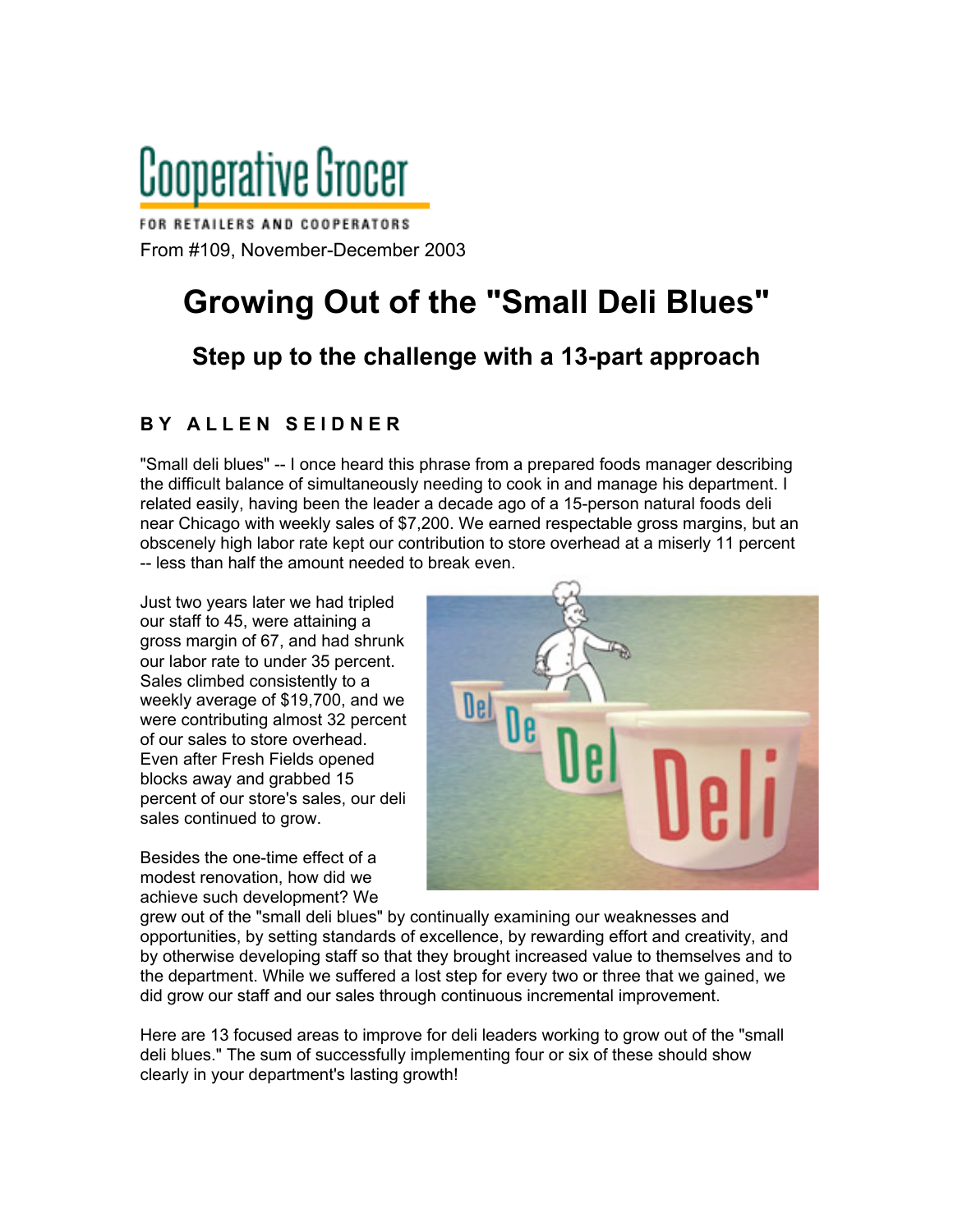#### **Dress the part**

This is the stuff of first impressions. Capture the opportunity to present a cohesive message to your customers by dressing in uniform.

It can be fun and colorful, like the tie-dyed T-shirts and hats worn by Ben & Jerry's service staff, or the more professional look of crisp, culinary whites. Whatever your image and uniform, simply having one tells customers that you have your act together and that they can probably count on that in your food and customer service. If uniforms help communicate a message to customers, they do even more to help focus staff attitudes.

#### **Assure satisfaction**

We grew sales by making sure our customers knew we would accept any return for exchange or refund. Under the larger aim of ensuring that customers left our deli



satisfied, staff members were allowed to override our official policy requiring a receipt and the returned product. We posted colorful signs saying, "The Only Taste That Matters Is Yours" and developed a service mantra, "Our cooks love to bring you new foods and we want you to try them. But it's your taste that matters. So buy it. And if you don't like it, bring it back-and you can pick something else." That mantra sold a lot of new foods because shoppers knew their purchase was risk-free-and

they rarely took advantage of liberal return policy. (Download and use this sign at: http://cooperativegrocer.coop/images/2003/OnlyTasteThatMatters\_yrlog.jpg)

#### **Amply sample**

Most of your customers don't know what many of your foods taste like. With a small investment of time and food you can develop a passive demo routine of always having something available for customers to taste. Locate packages of the food being sampled immediately adjacent to the tray of samples. Sampling works. A recent Food Marketing Institute study found that 94% of grocery shoppers think sampling is a risk-free way to try new foods, and 72% said they often buy products they sample. And sampling doesn't simply increase one day's sales: when shoppers taste and buy a new food, they often come back and buy it again! Many vendors will return a credit for records documenting even quick and passive sampling.

#### **Keep it full**

Abundance sells, and nothing gets sold from the walk-in. Find the time and creativity to keep all your cases full, always. Switch to wider shallow bowls to improve the visual appeal of smaller-sized batches. Filling the holes with product is, of course, preferred. But go ahead and use wheels and bricks of cheese, colorful bottled juices, props, or even raw ingredients to take up space in an under-filled case. (Download the word doc,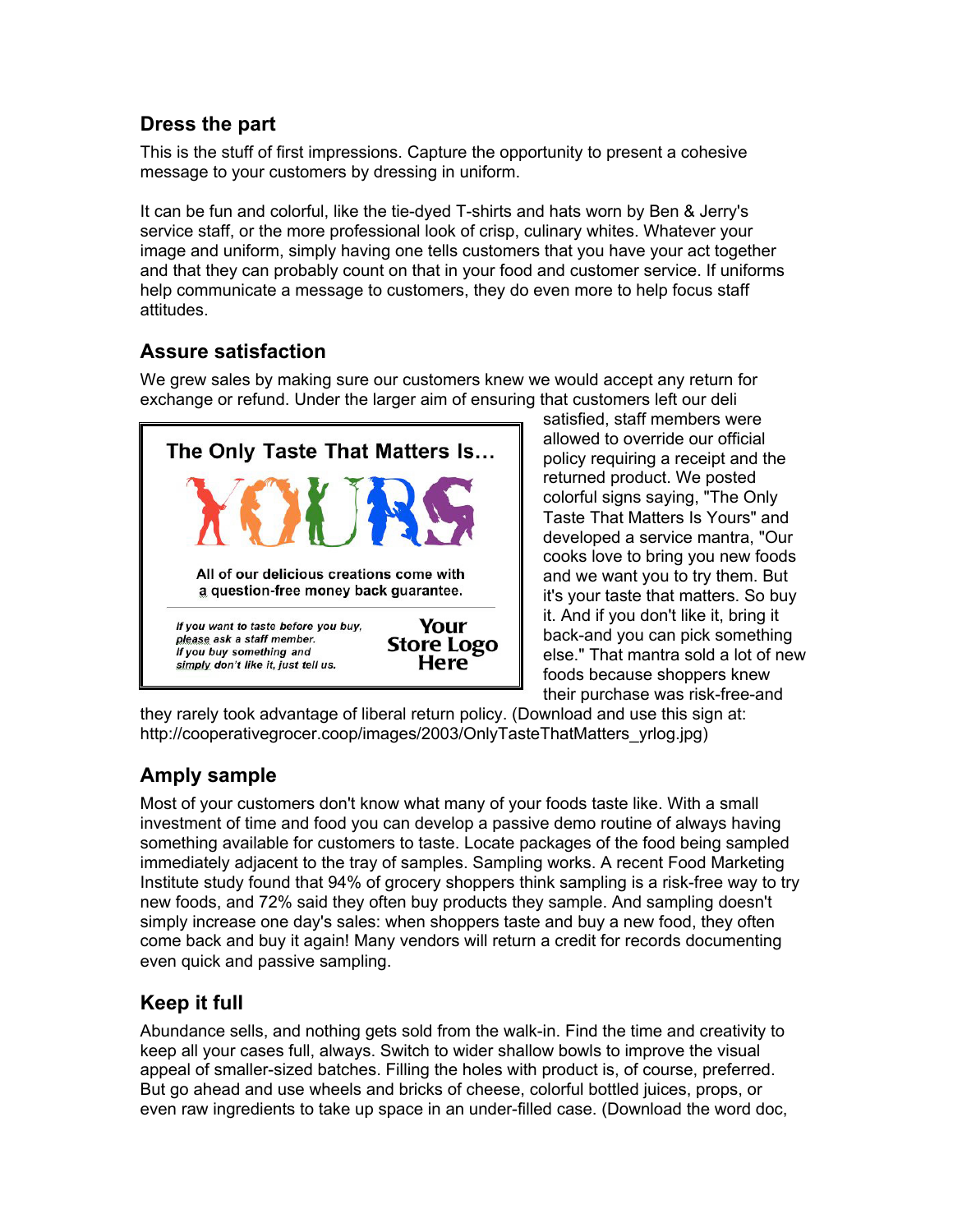"Strategies for Enhancing Your Full-Service Case" at: http://cooperativegrocer.coop/images/2003/deli\_strategies.doc)

#### **Look in the mirror**

Make it somebody's job to grab a sanitary wet towel and make hourly rounds to look at the department from your customers' eyes. Are any serving utensils missing or signs askew? Is there soup that needs a wipe? Does the grab and go case need fronting and facing? Take a few moments every hour to keep your appearance sharp!

#### **Perfect your signage**

Adopt a zero-tolerance standard for your department's signs and labels. Nothing should be presented to customers without being accompanied by a complete and accurate sign and packaging label. Natural foods shoppers want and deserve to know every last ingredient in everything they're buying-and they get that on every other product in your store. Making it the customer's responsibility to request such info, and the duty of your service staff to find it, puts a high hurdle in the way of a sale.

#### **Broaden your appeal**

Rightly or not, natural foods shoppers assume your foods are healthier than conventional products. Precisely what each shopper is looking to avoid-hydrogenated oils, lactose, wheat, etc.-should be in your menu-planning radar and conveyed through labels and signs. But screaming "VEGAN" prominently in your labels and signs deters sales to your broader audience. I watched customers snatch up half a tray of vegan brownies mislabeled as "Double Chocolate Brownies." A day later half the properly labeled vegan brownies sat unsold. Vegans read labels as closely as any shopper, and they will find their foods. The word "vegan" does not appear on a carton of top-selling Silk soymilk. Don't hide your nutritional recipe coups. But you'll ring more sales if you say more about your great food than about your food politics.

#### **Do it yourself**

Don't farm out basic high-volume, high-margin deli items like hummus, salsa, and salad dressings. Most markets have good local vendors, and it makes sense to carry their products. But that doesn't mean you can't sell lots of your own "Organic Salsa Fresca." People will pay a premium for your fresh, deli-branded products. Despite the fact that the grocery department in our store carried 10 linear feet of vendors' hummus, our deli sold more than 100 pounds a week of "Organic Garlic Hummus"-at a buck a pound more than the priciest grocery brand! Ounce for ounce, salad dressings are among the costliest items of your salad bar. And you can make great ones in no time for half the cost of buying them.

#### **Challenge the status quo**

You can't improve production through a continuous staff conversation about what to make next. Instead, give your cooks the opportunity to exceed existing expectations by starting the day with a list of all production necessary to maximize sales and eliminate out-of-stocks. You and the cooks may not produce everything on that list, but you will come closer than you will if you start with half a list.